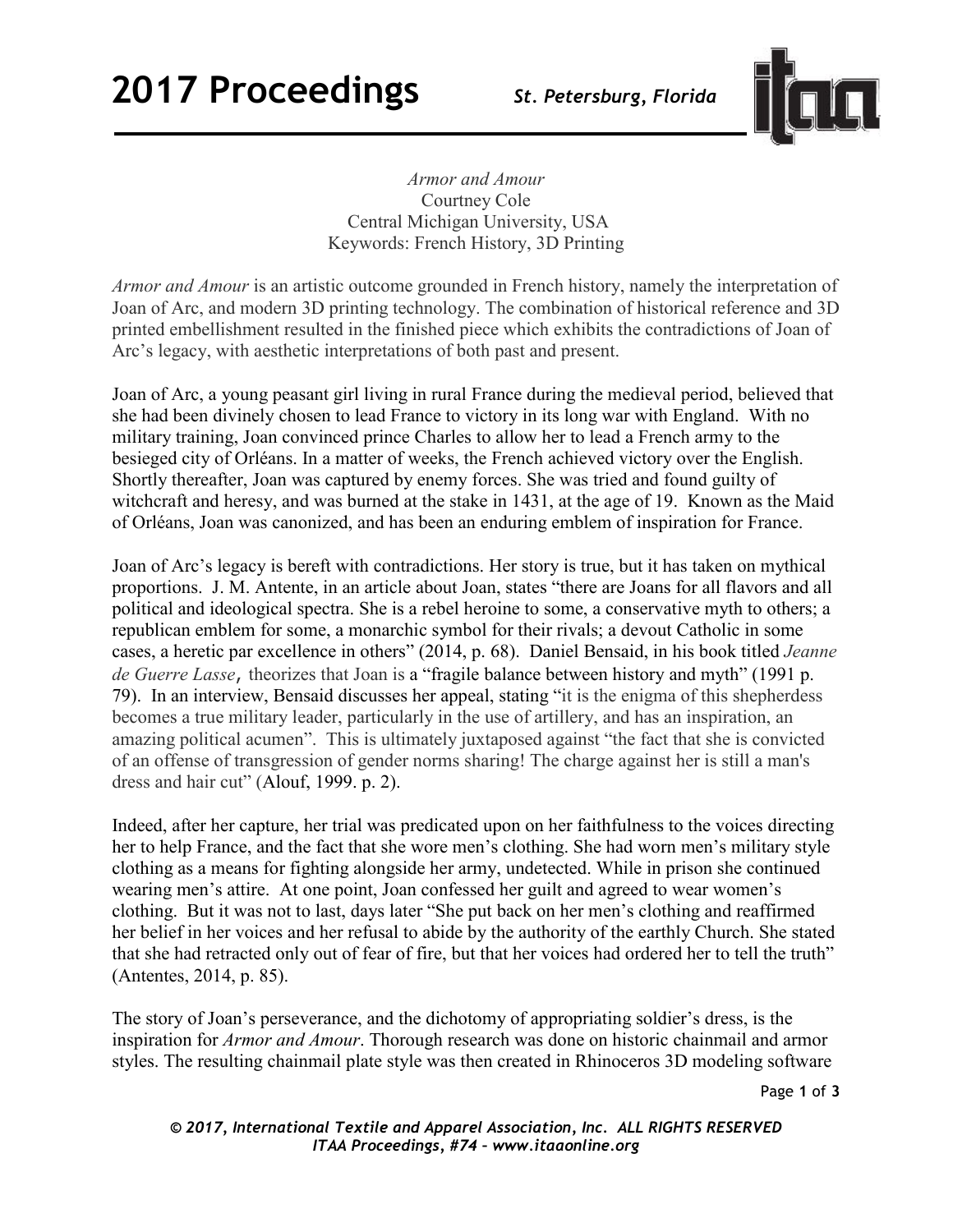and printed on a Makerbot Fifth Generation 3D Printer in polylactic acid (PLA). Holes were designed to facilitate the linking of silver rings to create an articulated structure that could move like historic chainmail. Much has been written about 3D technology. In the article *What 3D Printing Means for Fashion*, the author states "3D printing is nothing short of a new industrial revolution" (Morand, 2016, p. 3). He describes details for application such as "3D printing can be used for rigid structures meant to adorn a garment" (p. 3).

The silhouette for *Armor and Amour* was based on research indicating cultures used specific terms for each garment made from chainmail. Derived from the French, a shirt is called a hauberk. A layer of chainmail sandwiched between layers of fabric is called a jazerant. Chainmail armor provided an effective defense against slashing blows by edged weapons.

The *Armor and Amour* silhouette was inspired by the jazerant layer concept, and the silhouette embodies the duality of Joan of Arc's dress as both a female shepherdess and male warrior under cover. The form is inherently feminine, a fitted bodice, with peplum, but with a drape front feature that can alternately expose or cover the soldier's chainmail armor feature on the wearer's left shoulder. It is feminine in style, but with a masculine, armor-inspired embellishment that conjures covert strength. The color palette was chosen to further emphasize this duality. Charcoal for the design mimics the steel plate of traditional armor, but the amethyst color at the shoulder belies femininity, with a nod to the purple hues indicative of monarchies of medieval times.

*Armor and Amour* is a design marrying the past and the present, the male and the female, the ancient technology of war-craft armaments and the modern technology of 3D printing. As in the work *Cultural Exchanges* by Michael Mamp and Su Kyoung An (2016), this work combines a technologically aided design process with culture and historical references as an aesthetic foundation. It is a work grounded in research, that of culture, and history, along with a design process that explores how the past consistently informs the future. It is intended to illustrate the strength, resiliency and duality of the female spirit.

## **References**

Alouf, M. (1999). There's a Joan of Arc mystery, interview with Daniel Bensaid. *Politis*, 572, 1- 2

Antentes, J.M. (2015). Daniel Bensaid's Joan of Arc. *Science and Society*, 79, (1) 63-89 Bensaid, D. (1991*). Jeanne de guerre lasse*. Gallimard Publishing, France Mamp, M. & An, S.U. (2016). Cultural exchanges*. ITAA Proceedings*, 73, 1-3 Morand, P. (2016). What 3D printing means for fashion. *The Business of Fashion,* 1-4